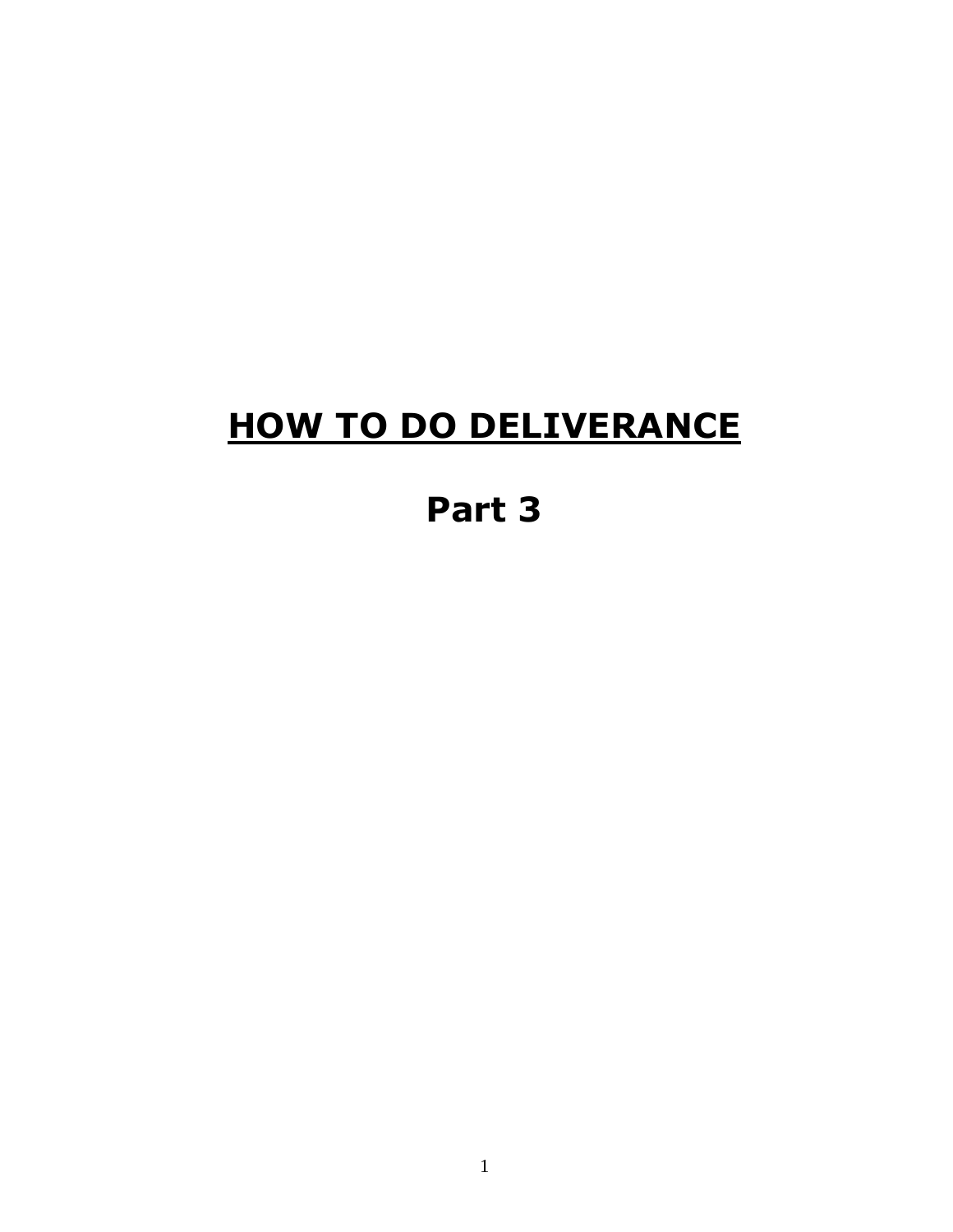# **How To Do Deliverance**

#### **Spiritual Checklist for Demonic Activity**

Things you need to know when working with others or yourself to achieve spiritual freedom:

You do not do anything until you have first dealt with "Legal Rights"

#### **Legal Rights**

Legal Rights fall into 3 basic categories

1) Spiritual

1) The Occult (You Do)

Is a spiritual entry because it involves a contractual arrangement with the demonic

2) Curses (SPOA)

• Is a spiritual entry because it deals with generational issues

• Involuntary hereditary transference

• This legal right is involuntary; you have no say over it.

• Curses are the result of someone else's actions

• It is hereditary; it passed on through the spiritual DNA

• It is transferred in perpetuity – generation to generation until someone breaks it.

Volitional (Involves the will) - acts that you commit to open yourself up to the demonic.

1) Sin (willful deliberate sin) (You do)

2) Addiction ( you do)

Emotional

1) Abandonment (SPOA)

2) Abuse (SPOA)

An important key to understanding these legal rights

Certain of these legal rights are the result of things you have done

Certain others are what others have done to you or on your behalf by spiritual power of attorney by someone speaking or declaring something over you.

Satan has a three pronged allure on us to gain a legal right.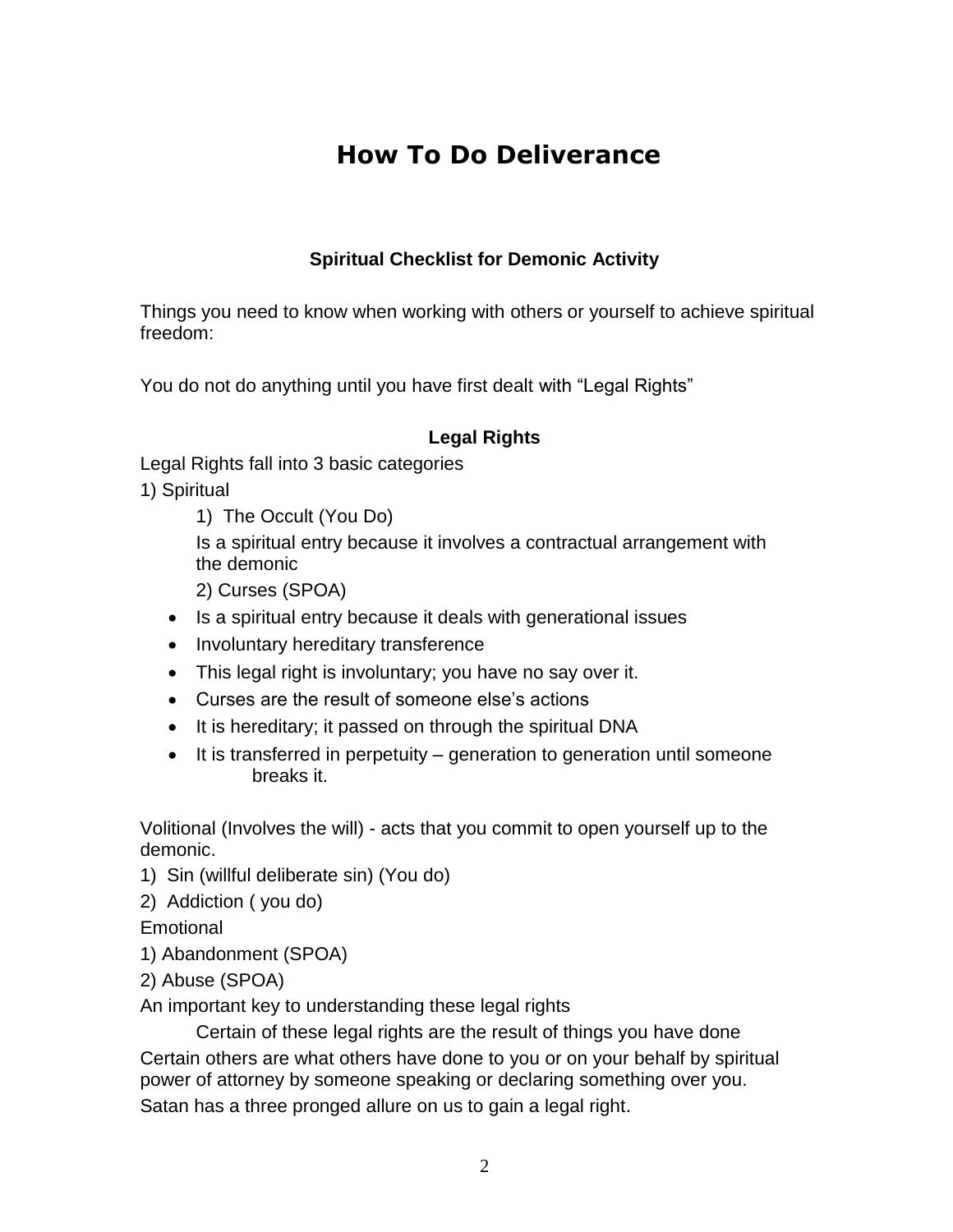What is a Legal Right?

It is what the devil was seeking in Job 1

God has placed a hedge around each of us at birth

Our innocence is a hedge.

Satan cannot automatically penetrate your life as a child; if he could everyone would have demons.

*I Peter 5:8 Be sober, be vigilant; because your adversary the devil, as a roaring lion, walketh about, seeking whom he may devour:*

The devil is looking at your life and sifting it to locate a point of entry. The devil is watching and waiting for what you or someone else will do to create a point of entry in your life so he can enter in.

### **UNDERSTANDING (SPOA) SPIRITUAL POWER OF ATTORNEY**

**How can an individual be responsible for the actions of their parents or ancient ancestors?**

**God created the system.**

**There are rules**

**We loose when we don't play by the rules.**

**No following the rules will cause you to stumble on into spiritual difficulties.**

#### **Occult**

#### **A covenant and contract you establish with the devil**

*Deut 18:9 <sup>9</sup>When thou art come into the land which the LORD thy God giveth thee, thou shalt not learn to do after the abominations of those nations.*

God's warning against occult involvement

The word abomination is used. God definitely hates these things You may have participated at a really simple level (I only did it once). This creates a demonic option. *(The devil does not have to use it now but can later call in the 'note')*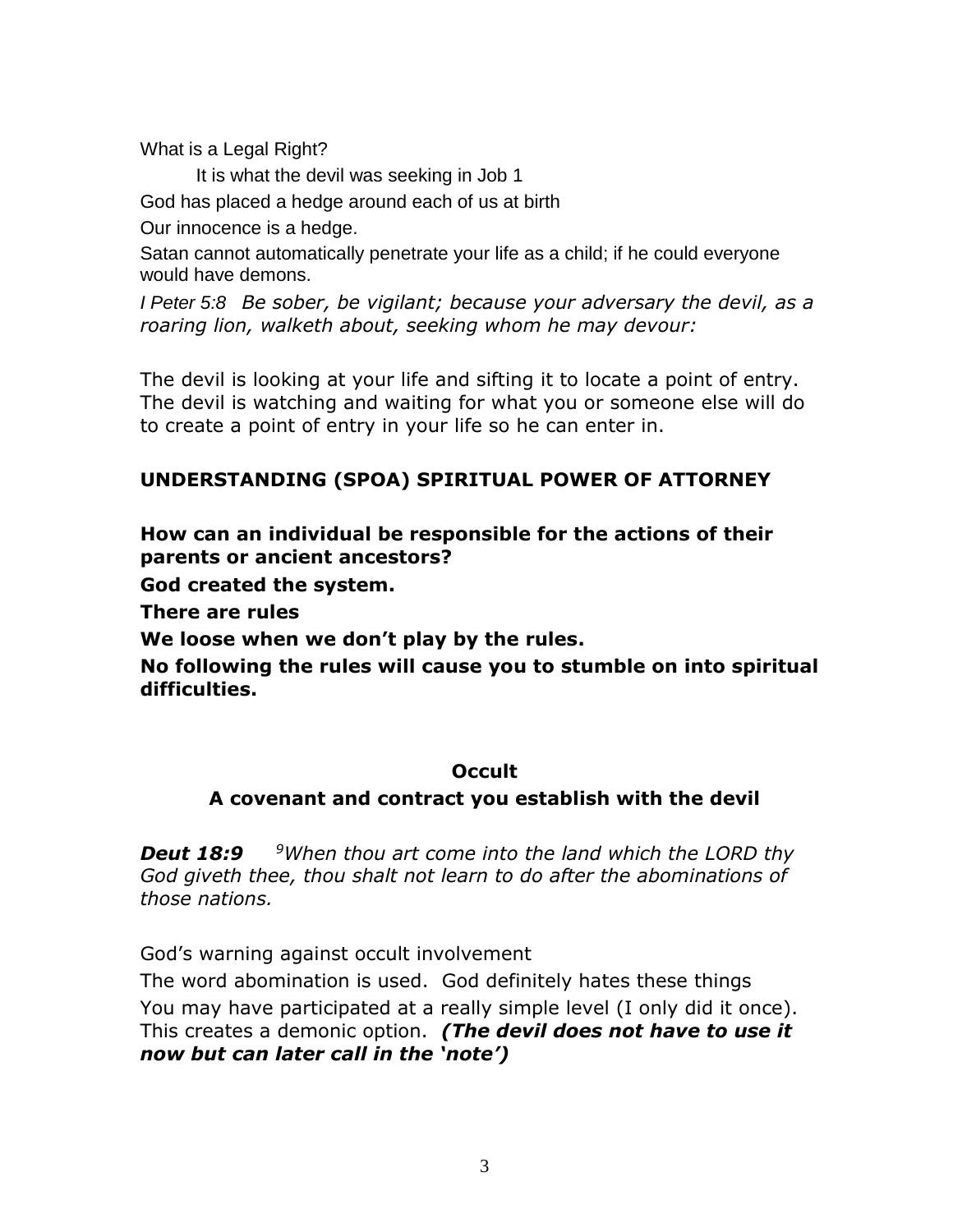Demonic option is a legal right that has not yet been exercised. Every child of God needs to break legal rights.

#### **SIN**

You hand the devil the permission to attack you when you willfully sin against the grace and knowledge of God.

#### **ADDICTION**

A behavior that has you under its control.

Abandonment is something someone does to you.

Abandonment – When someone who has (SPOA) the covering over your life steps away from that covering.

(SPOA) is an umbrella of protection

This umbrella can be both taken away by someone and / or willfully given away.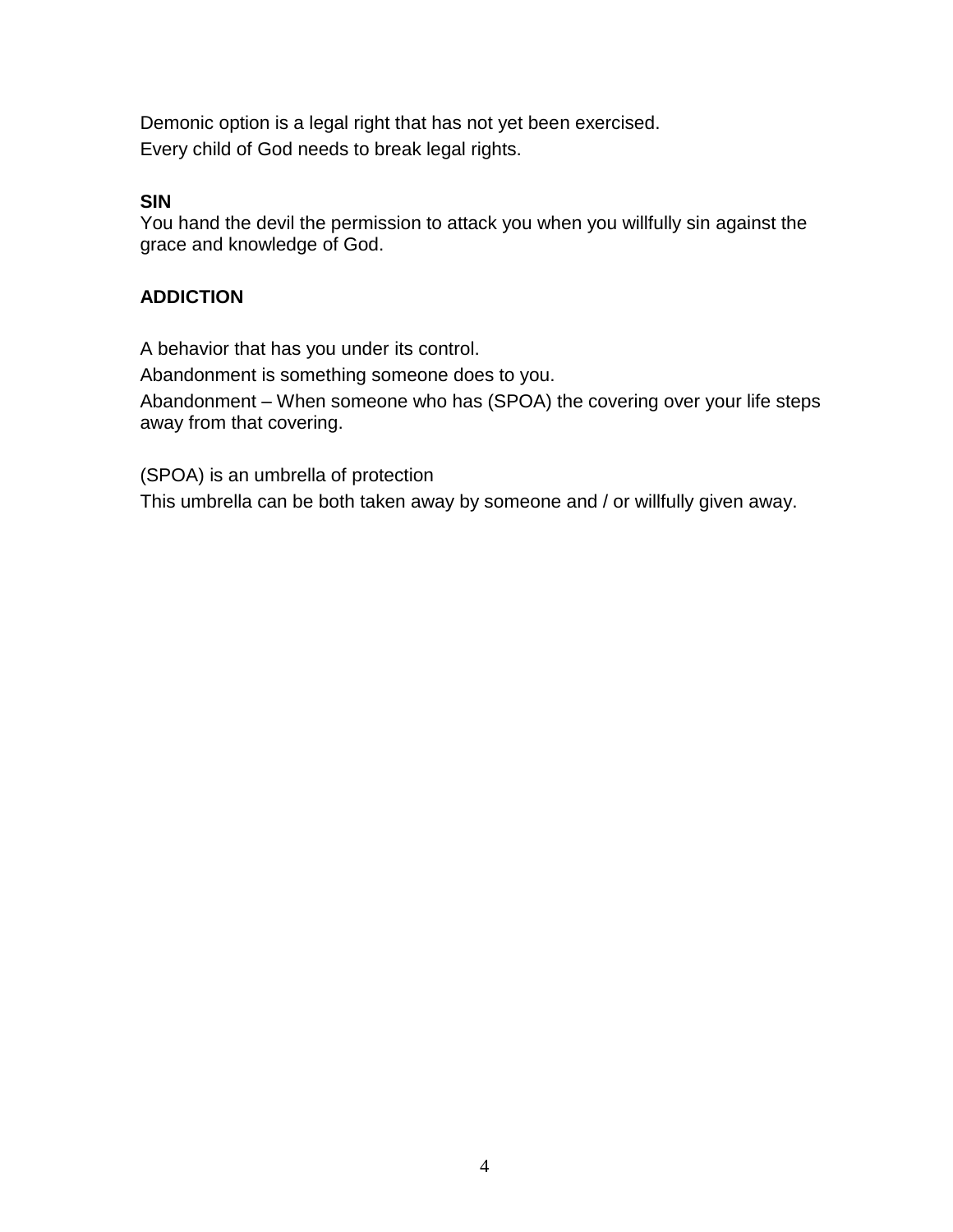### **STRONGHOLDS**

A stronghold is different than a legal right

A legal right is how a demon gets in. A stronghold is how a demon stays in Not everyone who has a legal right has a stronghold In order for there to be a stronghold there was first a legal right. Santa's plan is to construct a complex internal kingdom Demons do not just lie dormant doing nothing. They are constantly rooting themselves into areas of your life.

#### **6 COMMON STRONGHOLDS**

#### **1) Fear**

Fear is a gateway.

If the door of fear is open basically all the doors are open

Fear is the opposite of faith

*Hebrews 11:6 But without faith it is impossible to please him: for he that cometh to God must believe that he is, and that he is a rewarder of them that diligently seek him.*

Fear pleases Satan Faith pleases God

Every part of your life is either fear based or faith based

#### **2) Anger – Over the edge**

The type anger that wants to get even Revenge Living a life that is anger based This type anger is blasphemous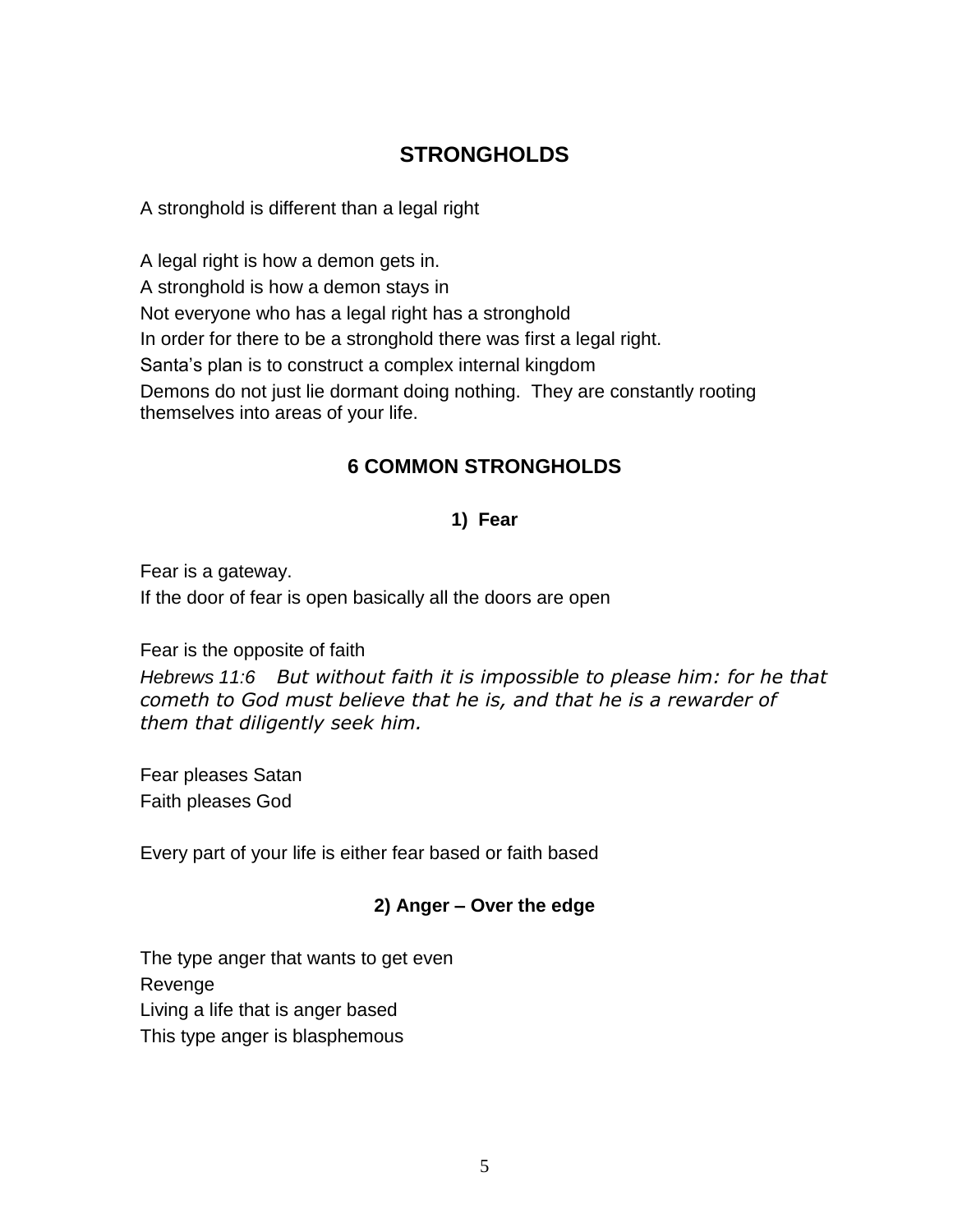#### **3) Rejection**

There is a difference between rejection and abandonment

The devil is a legalist.

Abandonment is something someone else does to you.

Rejection is your emotional interpretation of that reality. You can be abandoned without feeling rejected.

You can feel rejected without being abandoned, because the abandonment is *perceived* and *not actual.*

There are 2 types of abandonment 1) Intentional – Explicit This form of abandonment is deliberate (Example: Father abandons a baby) 2) Unintentional – implicit

(Example: Divorce or death)

Rejection is how you feel about what is done to you

#### **4) Depression**

Sometimes this can be cause by clinical depression – Hormonal imbalance – clinical depression is rooted in a psychological

If someone is depressed, ask this question, "Who did what, when?"

Depressed people do not deal with the depression for several reasons:

- 1. They do not want to deal with it
- 2. They do not know how to deal with it
- 3. They do not know they have something to deal with.

Several reasons for the 3 reasons:

- a. Dissociation
- b) Amnesiac denial
- c) Somehow is locked away into part of who you are
- d) Anything that would trip that repressed or secret memory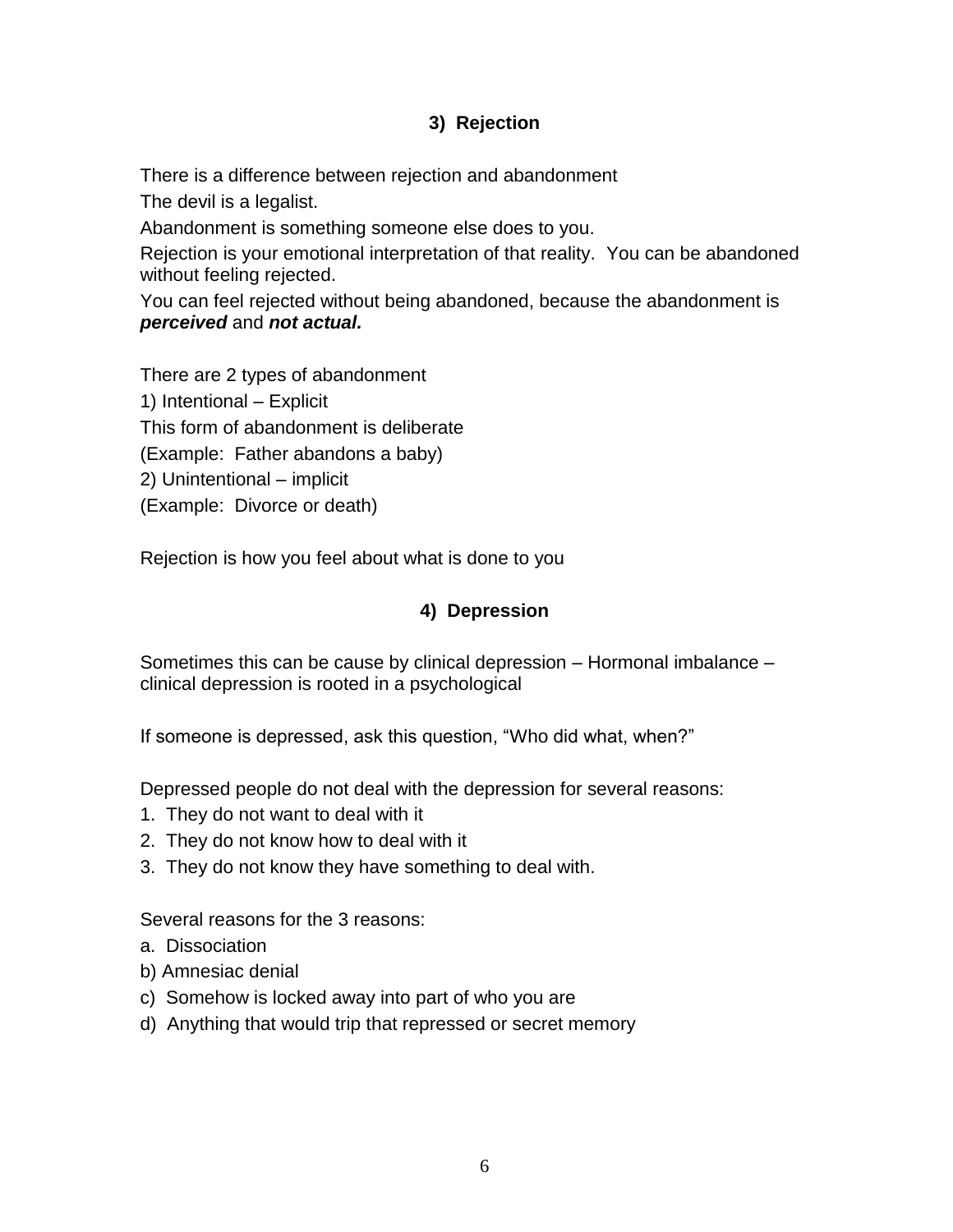#### **5) Self Hate**

Self hate comes from shame.

You hate yourself because you believe that whatever happened was your fault This stronghold produces behavior such as

**Cutters Ticks** Self mutilation Risky sex Drugs Living on the edge – danger (a death wish) (This person believes they deserve punishment)

#### **6) Abuse**

All other strongholds combined do not equal the number of those that have suffered from abuse.

All legal rights combined do not equal the number of people who are demonized by abuse.

*Where abuse is a 'stronghold' it is different than when it is a 'legal right.'* When it is a legal right it is because someone has abused you (SPOA). The stronghold of abuse operates in the emotional aftermath of the abuse.

When there is abuse and there is not immediate intervention, the legal right becomes a door opening for negative emotions to create a stronghold.

3 basic things that demons do

- 1) Legal right
- 2) Establish stronghold
- 3) Seek to declare dominion

The demon wants to control you.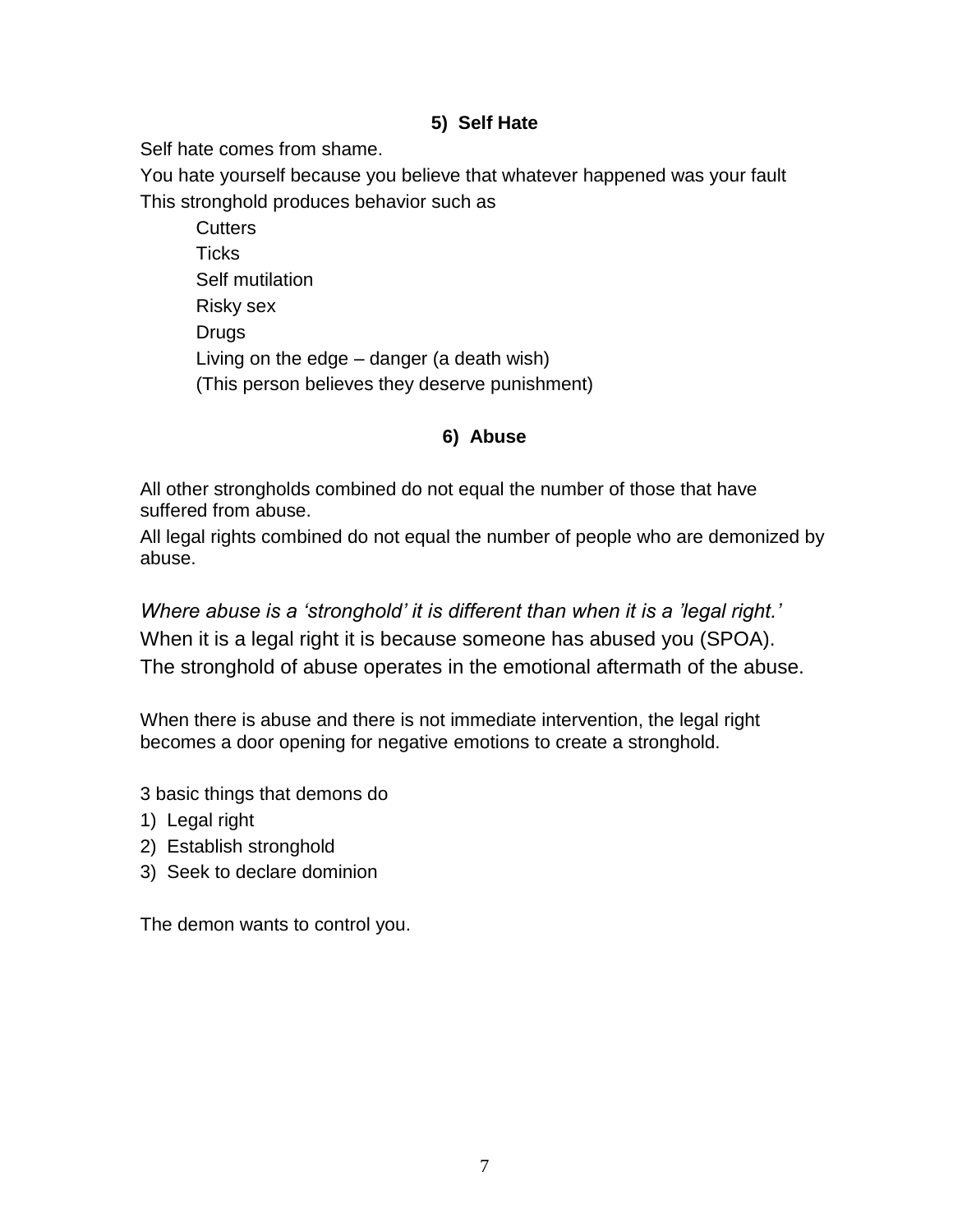## **6 Areas of Emotional Control**

#### **1) Bitterness and resentment**

They work together and are very common in victims

#### **2) Self condemnation – feeling worthlessness**

*Romans 8:1 <sup>1</sup>There is therefore now no condemnation to them which are in Christ Jesus, who walk not after the flesh, but after the Spirit.*

Satan is the accuser of the brethren.

#### **3) Doubt and Unbelief**

#### **4) Guilt and Shame**

These are not true guilt and shame; they are false.

We need true guilt and shame

We do not need false shame and guilt because they are an inaccurate interpretation of what happened.

#### **5) Hate and Rage**

Rage is the active expression of hate.

#### *6) Death and Destruction*

You become overwhelmed with the desire to die which caused you to pursue selfdestructive / suicidal actions.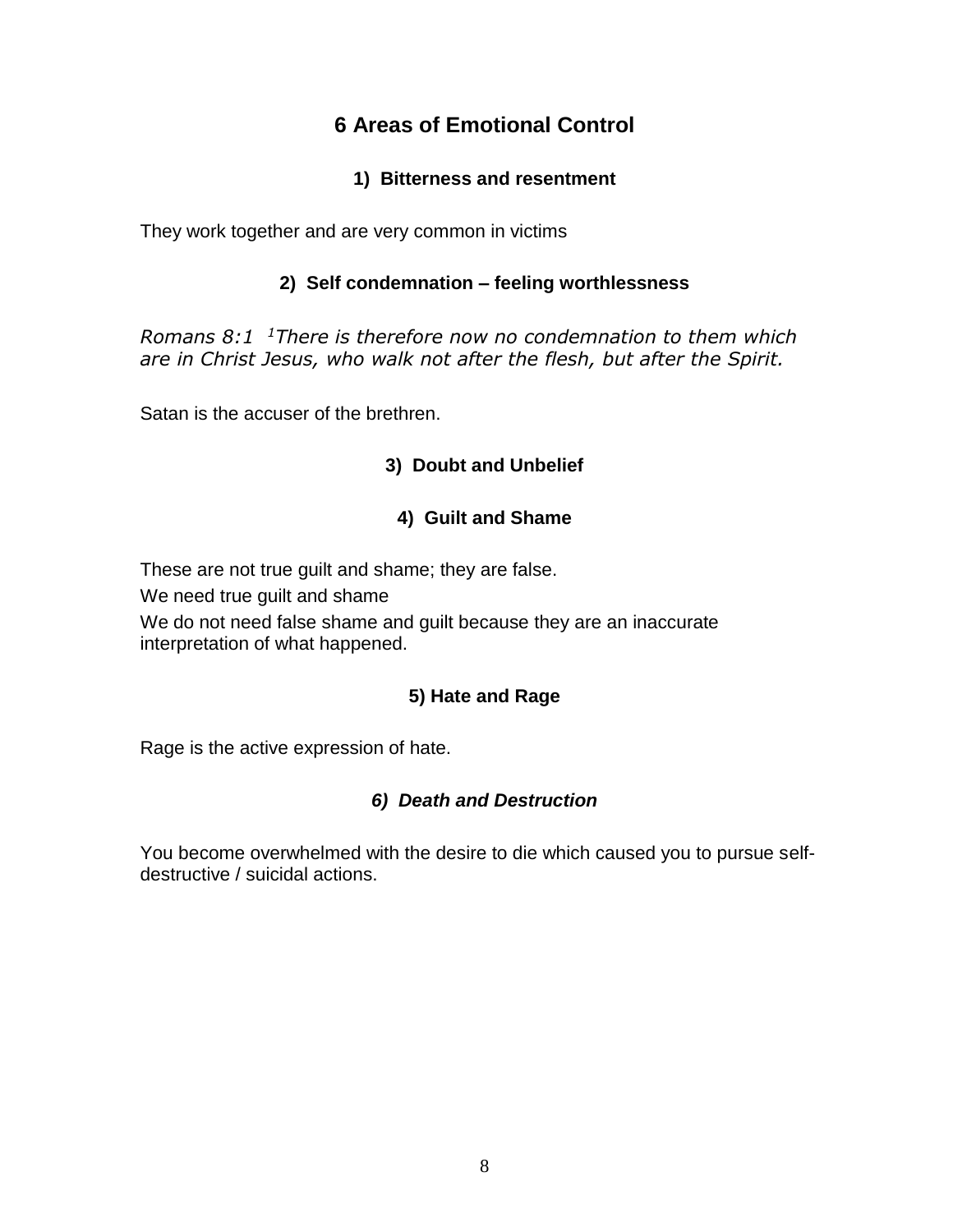#### **DISSOCIATION ( MPD / DID)**

Dissociation is the multiplicity (multiple personality)

Dissociation is the fracturing of the soul that takes place when there is abuse and trauma so severe that to retain the memory would be to incapacitate the individual. To prevent the incapacitation and allow part of the individual functional, the extreme horror of what has happened gets locked away in a section of the soul so that the rest of the person can continue.

Usually there is more than one fragment of the soul if there is one fragment known.

The dissociate world is a very complex thing **INSERT DIAGRAM**

This entire diagram occurs in the soul, not the spirit.

The multiple personalities have different functions that collectively are purposed to maintain a wall between the **"core self"** and the memory.

The process of deliverance is to get into the parts, uncover who is there, how they were formed, what the dominate issue is and to bring spiritual healing to each part.

From a deliverance level what are the basic steps to walk through to minister wholeness to a multiple?